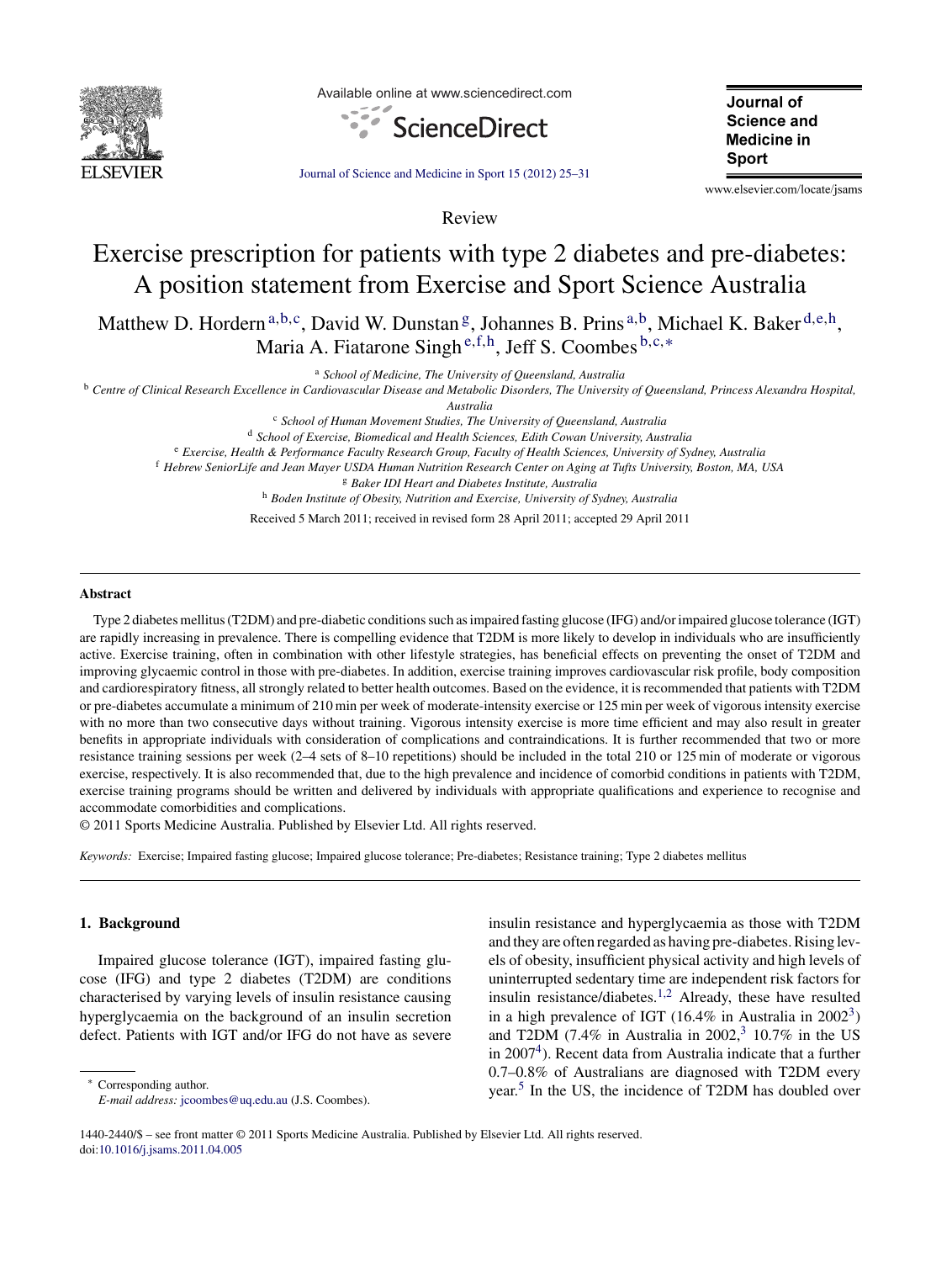the last 30 years.<sup>[6](#page-5-0)</sup> It is also estimated that approximately quarter of people with T2DM are undiagnosed.<sup>[7](#page-5-0)</sup> In 2002 it was calculated that \$10,900 is spent on every T2DM patient each year in Australia and this can increase to over \$15,000 for each individual with additional micro and macro vascular complications.[8](#page-5-0) In total this is over \$3 billion per year. In the US it was estimated that \$172 billion was spent on T2DM in 2007.[4](#page-5-0)

Exercise training, is a recognised, although relatively underutilised strategy that is central to the prevention, care and management of T2DM and pre-diabetes.<sup>[9,10](#page-5-0)</sup> The purpose of this statement is to provide practical exercise guidelines and recommendations for individuals with T2DM and pre-diabetes, while examining the benefits and specific considerations for these conditions.

# **2. Role of exercise in the prevention and treatment of type 2 diabetes**

The benefits of exercise in preventing and treating T2DM are widely recognised.<sup>[11](#page-5-0)</sup> Exercise training improves glycaemic control, body composition, cardiorespiratory fitness, cardiovascular risk, physical functioning and well-being in patients with T2DM or pre-diabetes.<sup>[10,12](#page-5-0)</sup>

Low levels of physical activity and physical fitness (both cardiovascular and musculoskeletal) are prominent, independent and modifiable risk factors for the development of T2DM.[3,5,13,14](#page-5-0) Furthermore, lifestyle modification, including exercise training now represents a central strategy in diabetes prevention. A number of large-scale randomised controlled trials (RCTs) of lifestyle modification in pre-diabetic pop-ulations have been conducted.<sup>[15–21](#page-5-0)</sup> The aim of these trials has been to reduce incident T2DM, as well as ameliorate risk factors associated with both T2DM and cardiovascular morbidity and mortality. These lifestyle interventions, that in most cases targeted physical activity and nutritional goals simultaneously, have been highly successful in preventing the onset of T2DM. The largest of these, the U.S. Diabetes Prevention Program reported a 58% reduction in the incidence of T2DM from a four-year lifestyle intervention that prescribed 150 min/week of moderate activity exercise and dietary change program designed to induce a 7% weight loss. Importantly, the patients actually completed on average approximately 300 min/week at this intensity.<sup>[17](#page-5-0)</sup> A similar risk reduction of 58% was reported in the Finish Diabetes Prevention Study that prescribed 210 min/week of moderate to strenuous intensity exercise (including resistance training) and dietary intervention to reduce fat and increase fibre intake, with patients completing an average of 204 min/week of exercise.[16](#page-5-0) In Asian Indians with IGT, lifestyle advice to undertake 210 min/week of brisk walk-ing resulted in a 28.5% risk reduction of incident diabetes<sup>[18](#page-5-0)</sup> and the Da Qing Study from China reported a 46% risk reduction when moderate intensity activity was prescribed

at 140 min/week and 280 min/week for persons ≥50 years and  $\langle 50 \rangle$  years, respectively.<sup>[21](#page-5-0)</sup> Patients in this study actually completed on average 560 min/week of exercise at moderate intensity. Finally, the Japanese Diabetes Prevention Program prescribed 210–280 min/week of moderate intensity exercise reported a risk reduction of  $67\%$ <sup>[19](#page-5-0)</sup>

Poor glycaemic control leads to accelerated cardiovascular, renal and ophthalmic diseases resulting in elevated morbidity and mortality. Therefore, glycaemic control has traditionally been the primary focus of exercise training studies in patients at risk or with T2DM. Beneficial effects have been shown with both aerobic,  $22,23$  resistance  $22,24$  or a combination of both modes of training, in which case they have shown to be synergistic<sup>22</sup> and may yield greater results than each mode of exercise alone.[25](#page-5-0) These improvements in glycaemic control commonly result in reductions in T2DM medications.<sup>[26](#page-5-0)</sup> Further, there is data to suggest that the greatest benefits occur in patients with the poorest metabolic control.<sup>[27,28](#page-5-0)</sup> Importantly, studies that failed to show improvements in glycaemic control have commonly reported poor exercise compliance<sup>[29](#page-5-0)</sup> or prescribed low exercise volume<sup>[30](#page-5-0)</sup> and/or intensity. $31$  The mechanisms responsible for these exercise training-induced benefits are complex and include improvements in insulin sensitivity,  $32$  and insulin dependent glucose uptake<sup>[33](#page-5-0)</sup> from increases in muscle GLUT4 num-ber and function,<sup>[34](#page-5-0)</sup> increases in muscle capillarisation and blood flow.[35](#page-5-0) These adaptations are strongly influenced by energy expenditure.<sup>[36](#page-5-0)</sup> Further, given the close association of aging and diabetes, efforts to reduce the effect of sarcopenia are likely to transfer not only to improvements in glycaemic control, but also physical function and independence.<sup>37</sup>

Exercise training has been shown to be beneficial in decreasing body fat and improving lean mass in patients with  $T2DM$ ,  $^{22,38}$  $^{22,38}$  $^{22,38}$  although, these improvements may not be necessary to induce improvements in glycaemic control.[39](#page-5-0) It has been suggested however, that metabolic improvements appear to be more closely related to a loss of visceral adipos-ity rather than weight loss in general.<sup>[40,41](#page-5-0)</sup> In addition, it is widely accepted that anabolic resistance exercise is the only antidote to the loss of lean tissue accompanying hypocaloric diets to reduce weight in this cohort.

The benefits of exercise training on cardiorespiratory fitness are well reported, with studies typically showing approximately  $12\%$  improvement.<sup>[42](#page-5-0)</sup> Not surprisingly, greater improvements in cardiorespiratory fitness have been associated with higher intensities of aerobic training or interval training, although data on interval training in T2DM is lacking.[43,44](#page-5-0) Improvement in cardiorespiratory fitness is also very pertinent given its association with cardiovascular risk factors,[45](#page-6-0) cardiovascular-related mortality and all cause mortality.[46](#page-6-0)

Other co-morbidities prevalent in older adults with T2DM include osteoarthritis, peripheral vascular disease, mobility impairment, peripheral neuropathy and elevated fall risk, depression, and cognitive impairment. In all of these conditions, targeted exercise prescriptions (aerobic, resistance,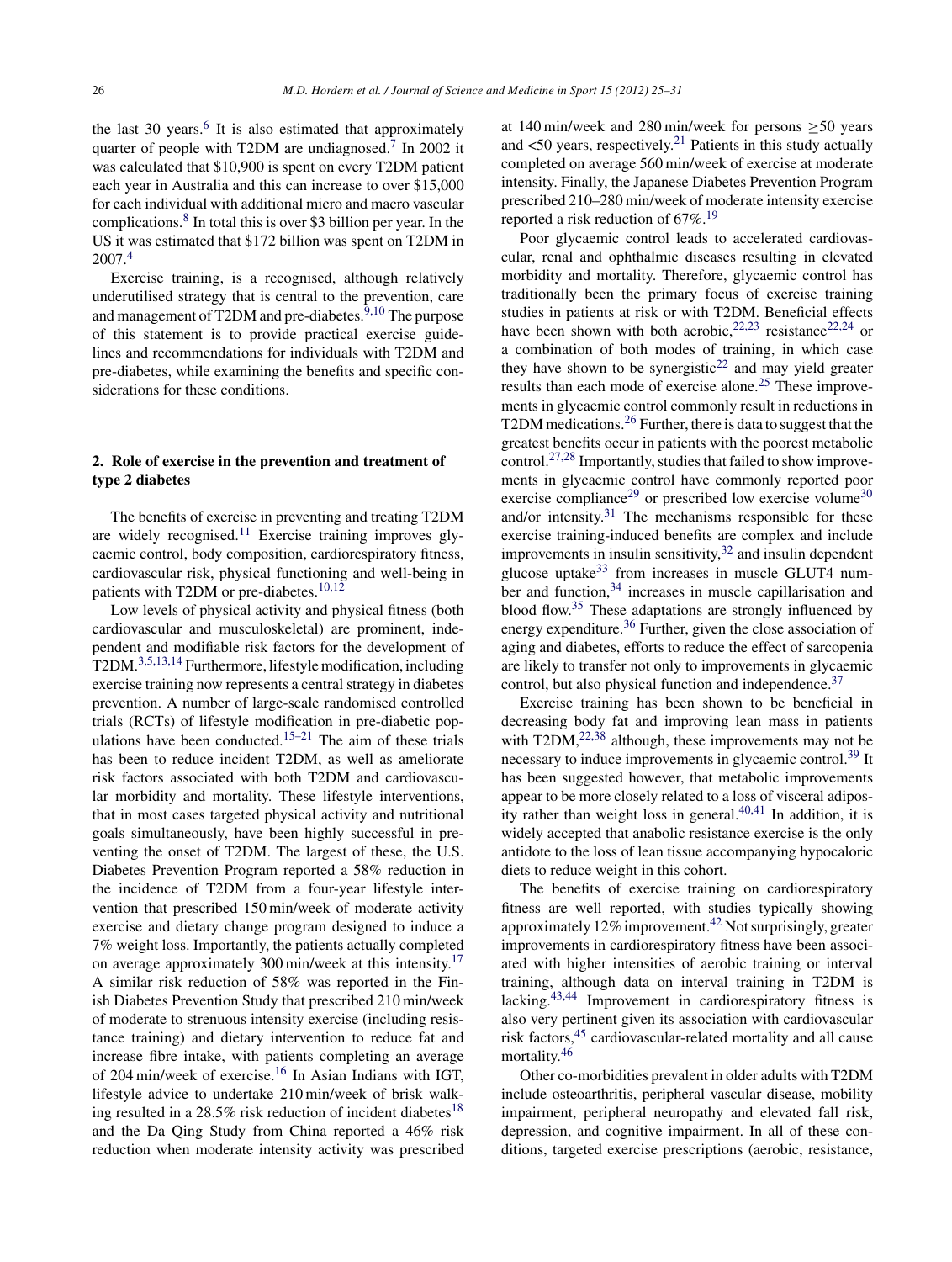| ٠ | ۰. |
|---|----|
|   |    |
|   |    |

| Type of exercise                                                                     | Intensity                                                                                                                                                                     | Duration, week                    | Frequency                                               |
|--------------------------------------------------------------------------------------|-------------------------------------------------------------------------------------------------------------------------------------------------------------------------------|-----------------------------------|---------------------------------------------------------|
| Aerobic (large muscle activities)<br>e.g. walking, running, cycling<br>and swimming. | Moderate:<br>$40-59\%$ VO <sub>2</sub> R or HRR<br>55-69% $HR_{max}$<br>RPE 12-13<br>OR.<br>Vigorous:<br>$60-84\%$ VO <sub>2</sub> R or HRR<br>70–89% $HR_{max}$<br>RPE 14-16 | 210 min total<br>125 min total    | No more than two consecutive<br>days without exercising |
| Resistance (multi joint exercises,<br>progressive, large muscle groups)              | Moderate to vigorous<br>8-10 exercises<br>$2-4$ sets<br>$8-10$ repetitions <sup>a</sup><br>$1-2$ min rest intervals                                                           | 60 min (included in totals above) | 2 or more times/week                                    |

Table 1 Minimum exercise prescription recommendations for patients with type 2 diabetes or pre-diabetes.

 $VO_2R = VO_2$  reserve, HRR = heart rate reserve.<br><sup>a</sup> Resistance training repetitions should be performed at a weight that cannot be lifted more than 8–10 times (70–84% of 1 RM).

or balance training and multi-modal exercise programs) have been shown to provide significant clinical benefits in terms of symptom relief.[47](#page-6-0) Therefore, using exercise in the prevention and treatment of T2DM is likely to have even wider ranging benefits for this cohort.

#### **3. Exercise guidelines**

The exercise recommendations for patients with T2DM or pre-diabetes are shown in Table 1 and are similar to those advocated for the apparently healthy/lower risk population.<sup>[11](#page-5-0)</sup> Patients should aim to accumulate a minimum of 210 min of moderate intensity or 125 min of vigorous intensity exercise each week. This total amount of exercise should consist of a combination of aerobic and resistance training. It is recommended that resistance training (2–4 sets of 8–10 repetitions) should make up two or more sessions each week. Aerobic and resistance training can be combined in the one session. Exercise should be performed on at least 3 days each week with no more than two consecutive days without training. The exercise recommendation can be achieved with a combination of moderate and vigorous intensity exercise, if desired and clinically feasible. When using a combination, we suggest that the vigorous intensity exercise can be multiplied by 1.7 to allow this to be added to the moderate intensity time. For example, in one week a person could exercise on four days for 40 min at a moderate intensity and on another day for 30 min at a vigorous intensity. The 1.7 multiplication factor was derived from recommendations that 150 min of moderate intensity is equivalent to 90 min of vigorous physical activ-ity (a ratio of 1:1.7).<sup>[10,48](#page-5-0)</sup> Our recommendation is consistent with the recent position statement from the American College of Sports Medicine and American Diabetes Association<sup>[46](#page-6-0)</sup> with the exceptions that we are providing more guidance regarding the amount of vigorous intensity exercise and our 210 min/week incorporates both aerobic and resistance exercise. We are recommending that at least 60 min of resistance exercise be completed per week (e.g. two 30 min sessions).

If the recommended levels of exercise cannot be achieved, patients should still be encouraged to achieve what they can. This will still result in health benefits. Given the close association with T2DM and obesity, the accumulation of ≥250 min per week is recommended for overweight patients if weight loss is also a goal as this volume of exercise is considered necessary for significant weight reduction.[49](#page-6-0)

Outside of the prescription for weight loss, the frequency of exercise for patients with T2DM or pre-diabetes should be designed to maximise the acute benefits of an exercise bout. Given that increases in insulin sensitivity declines markedly by 48 h post exercise,  $50$  scheduling sessions at this interval will maintain this increase over time. It is therefore recommended that there be no more than 2 consecutive days without training.

Where appropriate, both moderate and vigorous intensity exercise can be used to meet the exercise recommendations and higher intensities of aerobic exercise may also prove to be more time efficient. Indeed, a meta-analysis found that exercise intensity is more important in improving insulin sensitivity than duration<sup>[42](#page-5-0)</sup> and individuals performing higher intensity exercise were more likely to achieve greater improvements in metabolic control and myocardial function.<sup>[27](#page-5-0)</sup> Indeed, a recent study has shown that uphill walking ( $4 \times 4$  min at 90–95% HR<sub>peak</sub> with 3 min active recovery in between bouts) was more effective in reversing the risk factors of the metabolic syndrome than moderate intensity exercise.<sup>[51](#page-6-0)</sup> Furthermore, two recent studies reported that short-term sprint interval training increases insulin sensitiv-ity in healthy sedentary adults.<sup>[52,53](#page-6-0)</sup> In contrast, Hansen et al. reported that low to moderate intensity exercise ( $50\%$ HR<sub>max</sub>) was not significantly different than moderate to vigorous intensity exercise  $(75\%HR_{max})$  for improving glycaemic control.[54](#page-6-0) However, in this study the moderate to vigorous intensity group had a greater (0.5%) absolute reduction in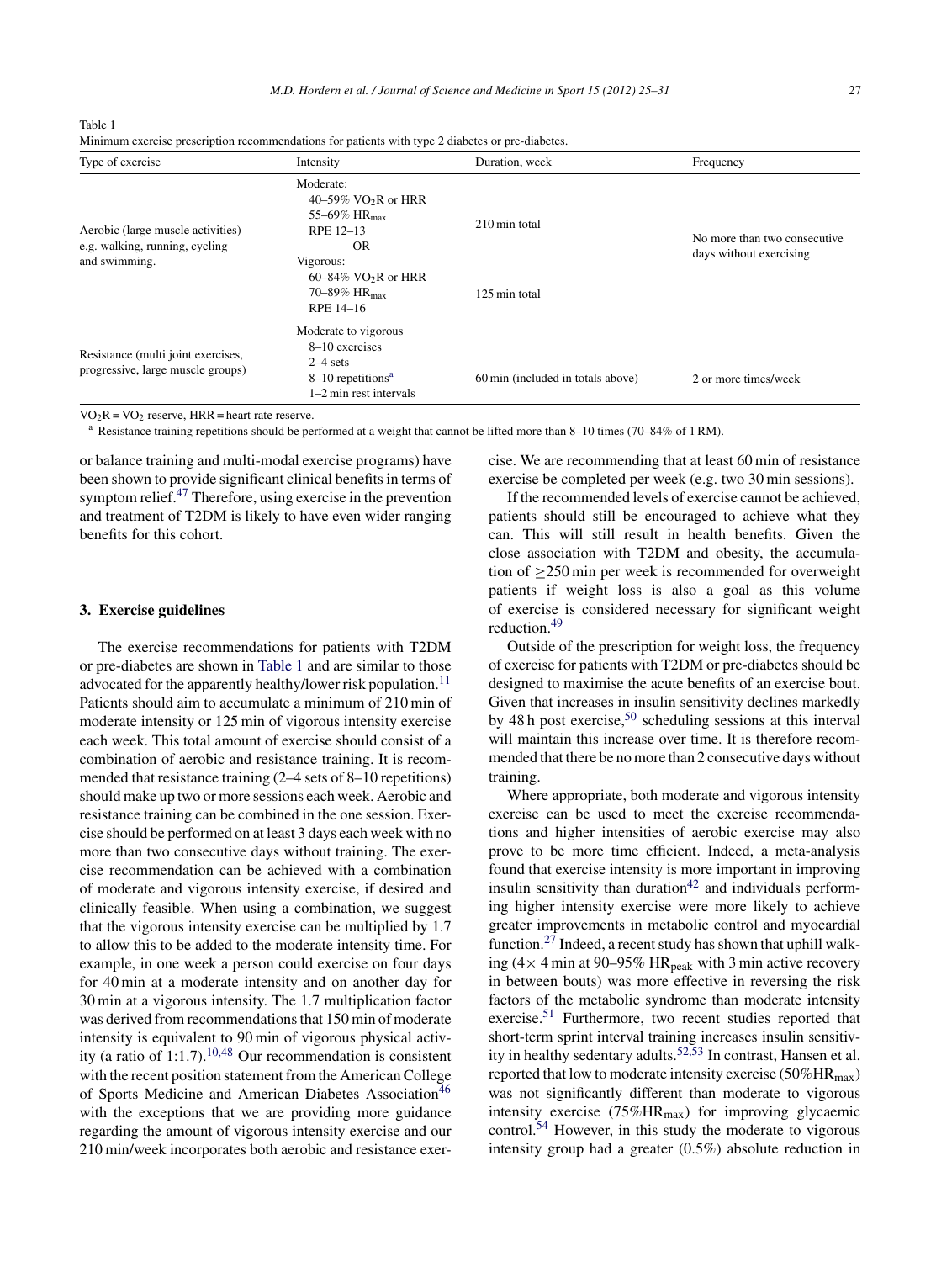$HbA_{1c}$  compared to a smaller reduction (0.2%) in the low to moderate intensity group. While vigorous intensities of exercise (both aerobic and resistance) may be a preferable option for some patients, for a large majority of people at risk or with T2DM, moderate intensities of exercise may be more appropriate, better tolerated and result in greater exercise adherence.<sup>[55](#page-6-0)</sup>

For resistance training, high intensity exercise is generally possible even in the face of cardiovascular disease, peripheral vascular disease, or osteoarthritis, the most common co-morbidities influencing exercise prescription. In the case of aerobic exercise, exercise intensity is far more likely to be limited by these co-morbidities, making vigorous or sustained aerobic exercise difficult or impossible in such individuals. Consideration needs to be given to strategies for achieving beneficial exercise intensity when angina, claudication, or arthritis pain preclude activities such as jogging or prolonged brisk walking. Alternative choices may include short bouts of stair climbing, hills, upper body exercise, or water-based exercise for example.

Similar to the intensity of exercise, the optimal duration of exercise in patients with T2DM or pre-diabetes remains undefined. The majority of studies in patients with pre-diabetes have shown improvements in glycaemic control and/or reduction in the incidence of T2DM from around 210 min/week or more of exercise.<sup>[15–21](#page-5-0)</sup> Furthermore, two of these studies showed a dose-response relationship.[16,17](#page-5-0) In T2DM patients, the studies have been more varied. One of the large scale studies failed to show improvements in glycaemic control, rather prevented a decline seen in the control group.<sup>[27](#page-5-0)</sup> The authors suggested that exercise in excess of 150 min may be required. However, another found improvements in glycaemic control with 150–270 min/week.[22](#page-5-0) It is possible to achieve similar benefits in glycaemic control by accumulat-ing short 10 min bouts or single longer sessions.<sup>[56](#page-6-0)</sup> There may be both behavioural, physical and psychological reasons for promoting multiple short bouts in this cohort.

Theoretically, both aerobic and resistance training should be combined in the exercise prescription for T2DM and prediabetes, as they have complementary effects on metabolic, body composition and fitness outcomes. Studies comparing these two types of training show similar improvements in glycaemic control, despite producing different outcomes in body composition.<sup>[22](#page-5-0)</sup> The addition of both types of training have also been shown to be synergistic for glycaemic control. Further, in some, but not all studies, resistance training has been shown to be superior to aerobic training.<sup>[57](#page-6-0)</sup> Importantly, recent research has identified that combining both forms of exercise to achieve the same dose of exercise may lead to greater glycaemic control benefits.[25](#page-5-0) The exact contributions of both forms of training to the overall exercise prescription will vary based on comorbidities, complications, patient preference and availability of equipment and/or facilities.

Aerobic training may maximise caloric expenditure and improvements in cardiorespiratory fitness,  $42$  whereas resistance training has been related to improvements in insulin

sensitivity and GLUT4 number and function.<sup>[34,58](#page-5-0)</sup> The addition of resistance training to aerobic training in the DARE study had additive effects on glycaemic control, although this may have been due to the larger volume of exercise in the combined treatment arm.[22](#page-5-0) However, a recent study included combined training that was isocaloric and showed an advantage of the combined that was not found in either type of training alone.[25](#page-5-0) Vigorous intensity exercise is contraindicated in poorly controlled hypertensive IGT and T2DM patients (and those with proliferative retinopathy or unstable cardiovascular disease), but it is well tolerated even in older T2DM patients who have controlled blood pressure and other chronic conditions.[24](#page-5-0) Improvement in glycaemic control appears to be associated with the amount of muscle mass used during exercise<sup>[59](#page-6-0)</sup> and this principle should be applied to both types of training.

Elevated volumes and uninterrupted durations of sedentary behaviour (those behaviours that involve sitting and low levels of energy expenditure) have shown to be predictive of poor glycaemic control, independent of moderate to vigorous-intensity activity in people at risk of developing T2DM.[60,61](#page-6-0) Further, light-intensity (incidental) activity may also play an important protective role, $60$  although this activity should be seen as additional to, and not a substitute for, moderate or vigorous intensity activity. It is recommended that patients with T2DM or pre-diabetes minimise sedentary behaviour by breaking these periods with frequent bouts of light-intensity activity or incorporating regular breaks that involve standing up from a seated position. $62$ 

#### **4. Special considerations and contraindications**

When initiating an exercise program for patients with T2DM or pre-diabetes it is necessary to consider the associated risks and contraindications. However, it is important to note that in the majority of circumstances, these risks should not prevent patients from exercising. The following is a discussion on the more common risks and contraindications associated with T2DM.

The occurrence of hypoglycaemia in patients with T2DM is relatively rare, although is higher in poorly controlled patients, especially in older patients with a longer history of the disease and those on multiple oral hypoglycaemic agents and long acting insulin<sup>[63,64](#page-6-0)</sup> While specific thresholds for hypoglycaemia vary depending on individual symptoms, 4.0 mmol/L has been suggested as a reasonable lower limit[.65](#page-6-0) Prevention of hypoglycaemia centres around self monitoring of blood glucose levels and consultation with the patient's doctor. Important considerations are timing of medications, meals, and exercise. Given the risk of post-prandial hyperglycemia, $66$  a good strategy is to take advantage of the acute glucose-lowering effect of exercise by timing the session for approximately one hour after a meal (to coincide with peak post-prandial rise in glucose). Exercise may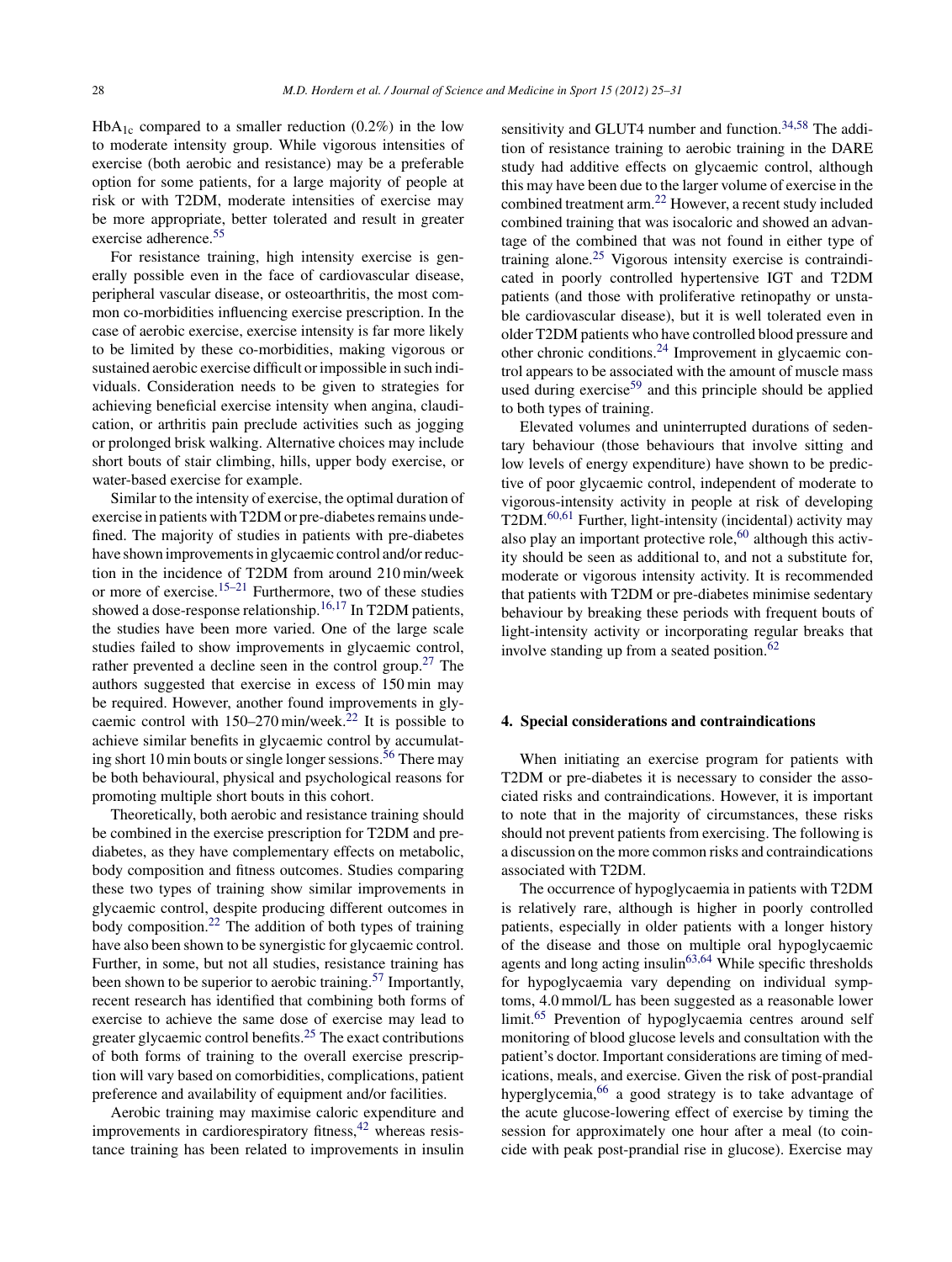<span id="page-4-0"></span>need to be temporarily modified or suspended during acute illnesses or fevers, when metabolic control is sometimes unpredictable.

While the risk of a cardiac event during exercise cannot be ignored, the cardiac risk of patients with T2DM or pre-diabetes remaining inactive is greater.[67](#page-6-0) Cardiac screening, including a stress test is recommended for previously sedentary patients with additional CV risk factors, especially for those attempting to undergo more than brisk walking, although clinical judgement should prevail.[10,47](#page-5-0) Stress test screening, while providing valuable exercise prescription information, is not necessary in all patients with T2DM or pre-diabetes.<sup>[68](#page-6-0)</sup>

Peripheral neuropathy reduces sensation in the hands and feet of patients with T2DM, exposing patients to a reduced awareness of painful sores that can result from impact-related activities (walking or running). Appropriate footwear, regular foot inspection and low impact exercises are essential for patients with peripheral neuropathy and are highly advised in all patients with T2DM. However, patients who are active (even with weight bearing exercise) do not seem to increase their risk of ulcers.[69](#page-6-0)

Hypertension is a common comorbidity in patients with T2DM. Specific guidelines relating to the management of hypertension in T2DM are provided elsewhere.<sup>9</sup> Exercise has shown to be beneficial in reducing and managing hypertension in these populations. Poorly controlled hypertensive patients should avoid vigorous intensity training, particularly vigorous intensity resistance training and the Valsalva manoeuvre.

Obesity is closely associated with T2DM.[70](#page-6-0) Obese T2DM patients may experience a higher rate of joint pain and discomfort, further contributing to the large list of potential barriers to exercise in this population. While weight loss may or may not be necessary to improve glycaemic control,  $39 \text{ improvements in body composition } \text{max}$  $39 \text{ improvements in body composition } \text{max}$  have particular importance for long-term adherence.

Peripheral vascular disease is common in T2DM, particularly those with hypertension, obesity and smoking histories, and may present with pain in the calves or buttocks with exercise.<sup>[71](#page-6-0)</sup> Exercise is highly recommended as treatment for claudication, $72$  but some patients may be unable to undertake vigorous aerobic exercise if symptoms are severe. Caution regarding high impact or traumatic foot injuries due to exercise is most critical. Resistance training is a viable alternative which may be used even in individuals who experience claudication after very short distances of walking.

Patients with OA may have particular difficulty exercising, especially using modes of exercise than increase the load of the affected joints (e.g. walking, running)[.73](#page-6-0) While a commonly held perception is that exercise may be deleterious and cause OA, low impact exercise has been shown to not accelerate the condition. Further, low impact exercise can increase joint motility and decrease body mass, both of which can have a dramatic effect on a patient's ability to exercise. Low impact exercise includes cycling, swimming and resistance training.

#### **5. Summary**

Exercise training is a well-established prevention strategy, treatment and management therapy for patients with T2DM and pre-diabetes. It is recommended that individuals with these conditions accumulate a minimum of 210 min of moderate intensity or 125 min of vigorous intensity exercise each week using a combination of both aerobic and resistance training. Ideally the total amount of exercise should consist of some aerobic and some resistance training, however, if only one modality can be performed due to comorbidities, behavioural considerations or other constraints, then either modality alone has been shown to be effective. The risks associated with exercise are considered less than those of inactivity, even in older adults with multiple chronic diseases. Therefore, exercise training should be an essential component of any treatment plan for all patients at risk of or with T2DM. Due to the potential risks and likelihood of the presence of comorbidities, programs should be designed and delivered by qualified personnel who are trained and experienced to deal with the likely additional considerations. In Australia, when these services are delivered by an accredited exercise physiologist patients are able to get a financial rebate via the national health program: Medicare.

### **Practical implications**

- Exercise training should be an essential component of any treatment plan for all patients at risk of or with T2DM.
- Individuals with these conditions should accumulate a minimum of 210 min of moderate intensity or 125 min of vigorous intensity exercise each week using a combination of both aerobic and resistance training.
- Exercise programs patients at risk of or with T2DM should be designed and delivered by appropriately trained and qualified personnel.

# **Acknowledgement**

We thank Exercise and Sport Science Australia for financial support to produce this statement.

# **References**

1. Chen L, Magliano DJ, Balkau B, et al. Ausdrisk: an Australian type 2 diabetes risk assessment tool based on demographic, lifestyle and simple anthropometric measures. *Med J Aust* 2010;**192**:197–202.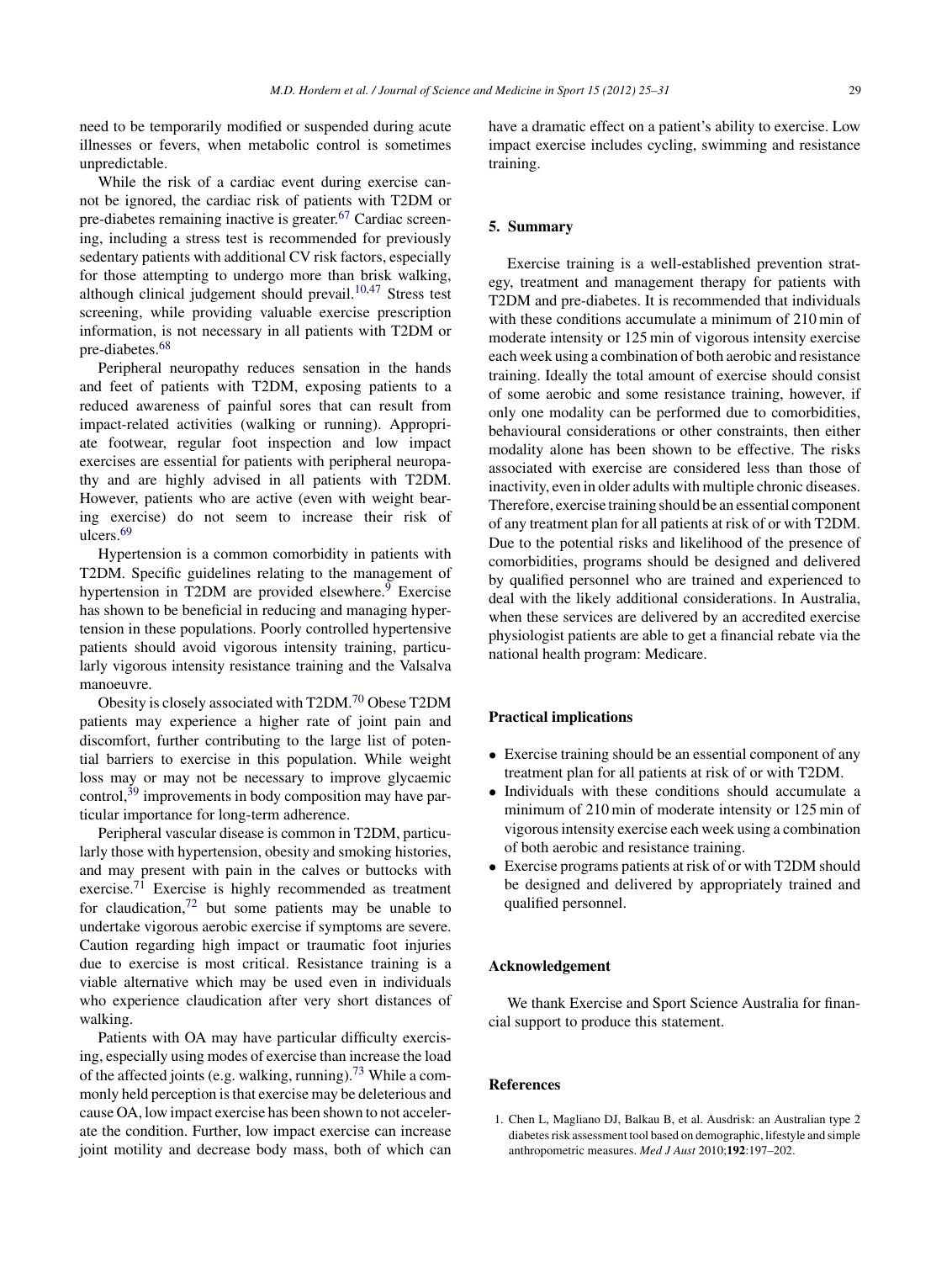- <span id="page-5-0"></span>2. Venables MC, Jeukendrup AE. Physical inactivity and obesity: links with insulin resistance and type 2 diabetes mellitus. *Diabetes Metab Res Rev* 2009;**25**(Suppl. 1):S18–23.
- 3. Dunstan DW, Zimmet PZ, Welborn TA, et al. The rising prevalence of diabetes and impaired glucose tolerance: the Australian diabetes, obesity and lifestyle study. *Diabetes Care* 2002;**25**:829–834.
- 4. Centers for disease control and prevention. National diabetes fact sheet: general information and national estimates of diabetes in the United States, 2007. 2008.
- 5. Magliano DJ, Barr EL, Zimmet PZ, et al. Glucose indices, health behaviors, and incidence of diabetes in australia: the Australian diabetes, obesity and lifestyle study. *Diabetes Care* 2008;**31**:267–272.
- 6. Fox CS, Pencina MJ, Meigs JB, et al. Trends in the incidence of type 2 diabetes mellitus from the 1970s to the 1990s: the Framingham heart study. *Circulation* 2006;**113**:2914–2918.
- 7. Centers for Disease Control and Prevention.*National diabetes fact sheet: national estimates and general information on diabetes and prediabetes in the United States, 2011*. Atlanta, GA: U.S. Department of Health and Human Services, Centers for Disease Control and Prevention; 2011.
- 8. Colagiuri S, Colagiuri R, Conway B, et al. *Diabcost Australia: assessing the burden of type 2 diabetes in Australia* 2003.
- 9. Standards of medical care in diabetes—2008. *Diabetes Care* 2008;**31**(Suppl. 1):S12–54.
- 10. Marwick TH, Hordern MD, Miller T, et al. Exercise training for type 2 diabetes mellitus: impact on cardiovascular risk: a scientific statement from the American heart association. *Circulation* 2009;**119**:3244–3262.
- 11. Haskell WL, Lee IM, Pate RR, et al. Physical activity and public health: updated recommendation for adults from the American college of sports medicine and the American heart association. *Circulation* 2007;**116**:1081–1093.
- 12. Snowling NJ, Hopkins WG. Effects of different modes of exercise training on glucose control and risk factors for complications in type 2 diabetic patients: a meta-analysis. *Diabetes Care* 2006;**29**:2518–2527.
- 13. Barr ELM, Magliano DJ, Zimmet PZ, et al. The Australian diabetes, obesity and lifestyle study. *Ausdiab Report* 2005.
- 14. Meisinger C, Lowel H, Thorand B, et al. Leisure time physical activity and the risk of type 2 diabetes in men and women from the general population, the Monica/Kora Augsburg cohort study. *Diabetologia* 2005;**48**:27–34.
- 15. Pan XR, Li GW, Hu YH, et al. Effects of diet and exercise in preventing niddm in people with impaired glucose tolerance, the Da Qing IGT and diabetes study. *Diabetes Care* 1997;**20**:537–544.
- 16. Tuomilehto J, Lindstrom J, Eriksson JG, et al. Prevention of type 2 diabetes mellitus by changes in lifestyle among subjects with impaired glucose tolerance. *N Engl J Med* 2001;**344**:1343–1350.
- 17. Knowler WC, Barrett-Connor E, Fowler SE, et al. Reduction in the incidence of type 2 diabetes with lifestyle intervention or metformin. *N Engl J Med* 2002;**346**:393–403.
- 18. Ramachandran A, Snehalatha C, Mary S, et al. The indian diabetes prevention programme shows that lifestyle modification and metformin prevent type 2 diabetes in Asian Indian subjects with impaired glucose tolerance (IDPP-1). *Diabetologia* 2006;**49**:289–297.
- 19. Kosaka K, Noda M, Kuzuya T. Prevention of type 2 diabetes by lifestyle intervention: a Japanese trial in igt males. *Diabetes Res Clin Pract* 2005;**67**:152–162.
- 20. Lindstrom J, Ilanne-Parikka P, Peltonen M, et al. Sustained reduction in the incidence of type 2 diabetes by lifestyle intervention: follow-up of the Finnish diabetes prevention study. *Lancet* 2006;**368**:1673–1679.
- 21. Li G, Zhang P, Wang J, et al. The long-term effect of lifestyle interventions to prevent diabetes in the China Da Qing diabetes prevention study: a 20-year follow-up study. *Lancet* 2008;**371**:1783–1789.
- 22. Sigal RJ, Kenny GP, Boule NG, et al. Effects of aerobic training, resistance training, or both on glycemic control in type 2 diabetes: a randomized trial. *Ann Intern Med* 2007;**147**:357–369.
- 23. Pi-Sunyer X, Blackburn G, Brancati FL, et al. Reduction in weight and cardiovascular disease risk factors in individuals with type 2

diabetes: one-year results of the look ahead trial. *Diabetes Care* 2007;**30**:1374–1383.

- 24. Dunstan DW, Daly RM, Owen N, et al. High-intensity resistance training improves glycemic control in older patients with type 2 diabetes. *Diabetes Care* 2002;**25**:1729–1736.
- 25. Church TS, Blair SN, Cocreham S, et al. Effects of aerobic resistance training on hemoglobin a1c levels in patients with type 2 diabetes: a randomized controlled trial. *JAMA* 2010;**304**:2253–2262.
- 26. Dunstan DW, Puddey IB, Beilin LJ, et al. Effects of a short-term circuit weight training program on glycaemic control in niddm. *Diabetes Res Clin Pract* 1998;**40**:53–61.
- 27. Hordern MD, Coombes JS, Cooney LM, et al. Effects of exercise intervention on myocardial function in type 2 diabetes. *Heart* 2009;**95**:1343–1349.
- 28. Hordern MD, Cooney LM, Beller EM, et al. Determinants of changes in blood glucose response to short-term exercise training in patients with type 2 diabetes. *Clin Sci (Lond)* 2008;**115**:273–281.
- 29. Krousel-Wood MA, Berger L, Jiang X, et al. Does home-based exercise improve body mass index in patients with type 2 diabetes? Results of a feasibility trial. *Diabetes Res Clin Pract* 2008;**79**:230–236.
- 30. Brun JF, Bordenave S, Mercier J, et al. Cost-sparing effect of twice-weekly targeted endurance training in type 2 diabetics: a one-year controlled randomized trial. *Diabetes Metab* 2008;**34**:258– 265.
- 31. Khan S, Rupp J. The effect of exercise conditioning, diet, and drug therapy on glycosylated hemoglobin levels in type 2 (NIDDM) diabetics. *J Sports Med Phys Fitness* 1995;**35**:281–288.
- 32. Winnick JJ, Sherman WM, Habash DL, et al. Short-term aerobic exercise training in obese humans with type 2 diabetes mellitus improves wholebody insulin sensitivity through gains in peripheral, not hepatic insulin sensitivity. *J Clin Endocrinol Metab* 2008;**93**:771–778.
- 33. Santos JM, Ribeiro SB, Gaya AR, et al. Skeletal muscle pathways of contraction-enhanced glucose uptake. *Int J Sports Med* 2008;**29**:785–794.
- 34. Holten MK, Zacho M, Gaster M, et al. Strength training increases insulin-mediated glucose uptake, glut4 content, and insulin signaling in skeletal muscle in patients with type 2 diabetes. *Diabetes* 2004;**53**:294–305.
- 35. Ishii T, Yamakita T, Sato T, et al. Resistance training improves insulin sensitivity in niddm subjects without altering maximal oxygen uptake. *Diabetes Care* 1998;**21**:1353–1355.
- 36. Larsen JJ, Dela F, Madsbad S, et al. The effect of intense exercise on postprandial glucose homeostasis in type II diabetic patients. *Diabetologia* 1999;**42**:1282–1292.
- 37. Park SW, Goodpaster BH, Lee JS, et al. Excessive loss of skeletal muscle mass in older adults with type 2 diabetes. *Diabetes Care* 2009.
- 38. Boule NG, Haddad E, Kenny GP, et al. Effects of exercise on glycemic control and body mass in type 2 diabetes mellitus: a meta-analysis of controlled clinical trials. *JAMA* 2001;**286**:1218–1227.
- 39. Klein S, Fontana L, Young VL, et al. Absence of an effect of liposuction on insulin action and risk factors for coronary heart disease. *N Engl J Med* 2004;**350**:2549–2557.
- 40. Mourier A, Gautier JF, De Kerviler E, et al. Mobilization of visceral adipose tissue related to the improvement in insulin sensitivity in response to physical training in niddm, effects of branched-chain amino acid supplements. *Diabetes Care* 1997;**20**:385–391.
- 41. Giannopoulou I, Ploutz-Snyder LL, Carhart R, et al. Exercise is required for visceral fat loss in postmenopausal women with type 2 diabetes. *J Clin Endocrinol Metab* 2005;**90**:1511–1518.
- 42. Boule NG, Kenny GP, Haddad E, et al. Meta-analysis of the effect of structured exercise training on cardiorespiratory fitness in type 2 diabetes mellitus. *Diabetologia* 2003;**46**:1071–1081.
- 43. Boudou P, De Kerviler E, Vexiau P, et al. Effects of a single bout of exercise and exercise training on steroid levels in middle-aged type 2 diabetic men: relationship to abdominal adipose tissue distribution and metabolic status. *Diabetes Metab* 2000;**26**:450–457.